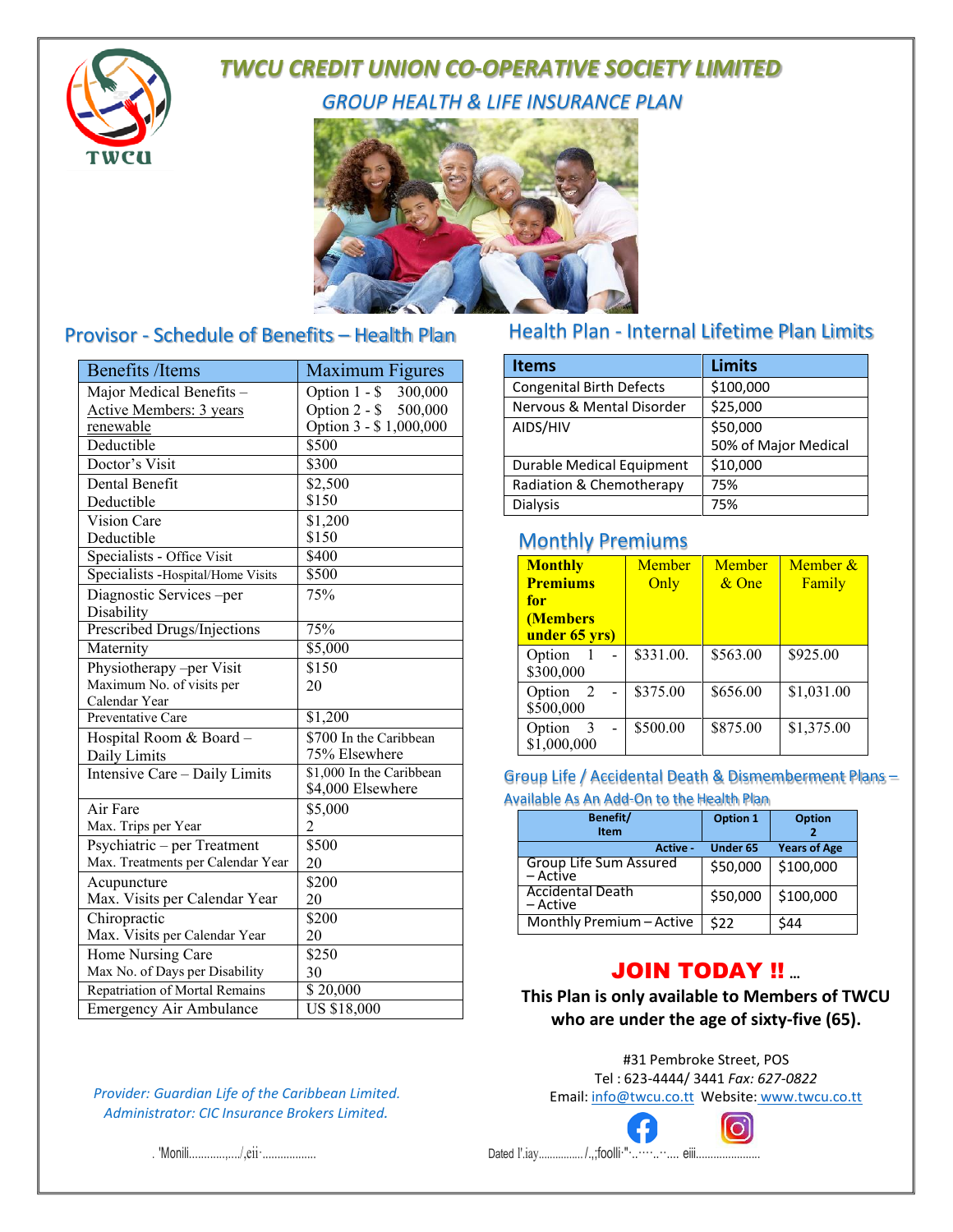

### GROUP HEALTH AND LIFE APPLICATION FORM

|  | LEASE COMPLETE IN BLOCK LETTERS |  |  |
|--|---------------------------------|--|--|

| PLEASE COMPLETE IN BLOCK LETTERS                                  |                                                                                                                                                                                                                                                                                                                                                                                                                                                                                                                                                |                                                                                                               | POLICY NO. LIFE          | and the state of the company of                                         | POLICY NO. HEALTH                              |                                        |                                             |
|-------------------------------------------------------------------|------------------------------------------------------------------------------------------------------------------------------------------------------------------------------------------------------------------------------------------------------------------------------------------------------------------------------------------------------------------------------------------------------------------------------------------------------------------------------------------------------------------------------------------------|---------------------------------------------------------------------------------------------------------------|--------------------------|-------------------------------------------------------------------------|------------------------------------------------|----------------------------------------|---------------------------------------------|
|                                                                   |                                                                                                                                                                                                                                                                                                                                                                                                                                                                                                                                                |                                                                                                               |                          | SECTION A - APPLICANT INFORMATION                                       |                                                |                                        |                                             |
| NAME OF POLICYHOLDER:                                             |                                                                                                                                                                                                                                                                                                                                                                                                                                                                                                                                                |                                                                                                               |                          |                                                                         |                                                |                                        |                                             |
| NAME OF EMPLOYEE/INSURED:                                         |                                                                                                                                                                                                                                                                                                                                                                                                                                                                                                                                                |                                                                                                               |                          |                                                                         |                                                | DATE OF BIRTH: (dd/mm/yyyy)            |                                             |
| <b>EMAIL ADDRESS:</b>                                             |                                                                                                                                                                                                                                                                                                                                                                                                                                                                                                                                                |                                                                                                               |                          |                                                                         | <b>GENDER:</b>                                 | $\Box$ MALE                            | <b>EXALE</b>                                |
| TELEPHONE (Home):                                                 |                                                                                                                                                                                                                                                                                                                                                                                                                                                                                                                                                | (Work):                                                                                                       |                          | Ext:                                                                    | (Cellular):                                    |                                        |                                             |
| MARITAL STATUS: Single                                            | $\Box$ Married                                                                                                                                                                                                                                                                                                                                                                                                                                                                                                                                 | $\Box$ Common Law                                                                                             | $\Box$ Divorced          | $\Box$ Widowed                                                          |                                                | <b>OCCUPATION:</b>                     |                                             |
|                                                                   | IDENTIFICATION (tick one) O DP O PP O ID                                                                                                                                                                                                                                                                                                                                                                                                                                                                                                       |                                                                                                               | <b>TYPE OF COVERAGE:</b> | $\Box$ GROUP HEALTH $\Box$ GROUP LIFE                                   |                                                | <b>EXTRA COVERAGE:</b> (if applicable) | $\Box$ VOLUNTARY LIFE $\Box$ DEPENDENT LIFE |
|                                                                   |                                                                                                                                                                                                                                                                                                                                                                                                                                                                                                                                                |                                                                                                               |                          | <b>SECTION B - CO-ORDINATION OF BENEFITS</b>                            |                                                |                                        |                                             |
| 1.                                                                | Are you or your spouse covered by any other Medical or Health Plan? $\Box$ Yes $\Box$ No                                                                                                                                                                                                                                                                                                                                                                                                                                                       |                                                                                                               |                          |                                                                         |                                                |                                        |                                             |
|                                                                   | If Yes, please give (a) NAME OF PLAN:                                                                                                                                                                                                                                                                                                                                                                                                                                                                                                          |                                                                                                               |                          | (b) NAME OF INSURANCE COMPANY:                                          |                                                |                                        |                                             |
|                                                                   |                                                                                                                                                                                                                                                                                                                                                                                                                                                                                                                                                |                                                                                                               |                          | SECTION C - EMPLOYEE'S DEPENDENTS TO BE COVERED                         |                                                |                                        |                                             |
| <b>RELATIONSHIP</b>                                               | <b>NAME OF DEPENDENT/S</b>                                                                                                                                                                                                                                                                                                                                                                                                                                                                                                                     |                                                                                                               | <b>GENDER</b><br>(M/F)   | <b>DATE OF BIRTH</b><br>(dd/mm/yyyy)                                    | <b>EFFECTIVE DATE</b><br>(dd/mm/yyyy)          |                                        | <b>COUNTRY OF RESIDENCE</b>                 |
| <b>SPOUSE</b>                                                     |                                                                                                                                                                                                                                                                                                                                                                                                                                                                                                                                                |                                                                                                               |                          |                                                                         |                                                |                                        |                                             |
| CHILD                                                             |                                                                                                                                                                                                                                                                                                                                                                                                                                                                                                                                                |                                                                                                               |                          |                                                                         |                                                |                                        |                                             |
| <b>CHILD</b>                                                      |                                                                                                                                                                                                                                                                                                                                                                                                                                                                                                                                                |                                                                                                               |                          |                                                                         |                                                |                                        |                                             |
| CHILD                                                             |                                                                                                                                                                                                                                                                                                                                                                                                                                                                                                                                                |                                                                                                               |                          |                                                                         |                                                |                                        |                                             |
| <b>CHILD</b>                                                      |                                                                                                                                                                                                                                                                                                                                                                                                                                                                                                                                                |                                                                                                               |                          |                                                                         |                                                |                                        |                                             |
|                                                                   | A school letter is required every academic year for children attending full-time Tertiary school from age 19 to attainment of age 25.                                                                                                                                                                                                                                                                                                                                                                                                          |                                                                                                               |                          |                                                                         |                                                |                                        |                                             |
|                                                                   |                                                                                                                                                                                                                                                                                                                                                                                                                                                                                                                                                |                                                                                                               |                          | SECTION D - BENEFICIARY INFORMATION (APPLICABLE TO GROUP LIFE ONLY)     |                                                |                                        |                                             |
| <b>RELATIONSHIP</b>                                               | <b>NAME OF BENEFICIARY</b>                                                                                                                                                                                                                                                                                                                                                                                                                                                                                                                     |                                                                                                               | <b>GENDER</b><br>(M/F)   | <b>DATE OF BIRTH</b><br>(dd/mm/yyyy)                                    |                                                | <b>PERCENTAGE</b><br>(%)               |                                             |
|                                                                   |                                                                                                                                                                                                                                                                                                                                                                                                                                                                                                                                                |                                                                                                               |                          |                                                                         |                                                |                                        |                                             |
|                                                                   |                                                                                                                                                                                                                                                                                                                                                                                                                                                                                                                                                |                                                                                                               |                          |                                                                         |                                                |                                        |                                             |
|                                                                   |                                                                                                                                                                                                                                                                                                                                                                                                                                                                                                                                                |                                                                                                               |                          | SECTION E - ACCOUNT INFORMATION FOR PAYMENT OF CLAIMS                   |                                                |                                        |                                             |
|                                                                   | ACCOUNT NUMBER: (confirm with copy of bank statement)                                                                                                                                                                                                                                                                                                                                                                                                                                                                                          |                                                                                                               |                          | <b>NAME OF BANK:</b>                                                    |                                                |                                        |                                             |
|                                                                   | ACCOUNT TYPE: $\Box$ SAVINGS $\Box$ CHEQUING                                                                                                                                                                                                                                                                                                                                                                                                                                                                                                   |                                                                                                               |                          | NAME OF BRANCH:                                                         |                                                |                                        |                                             |
|                                                                   | I hereby apply for Registration as a Member of the Group Health Plan and/or Group Life Plan of the above Policyholder/Group and authorize deductions to be<br>made by the Policyholder for contributions required to bepaid by me in accordance with the terms and conditions of the Plan. I am familiar with the terms and<br>conditions of the Plan and agree to be bound thereby. I also hereby declare that the above information is true and complete and shall form part of my application to<br>Guardian Life of the Caribbean Limited. |                                                                                                               |                          |                                                                         |                                                |                                        |                                             |
| <b>EMPLOYEE SIGNATURE:</b>                                        |                                                                                                                                                                                                                                                                                                                                                                                                                                                                                                                                                |                                                                                                               |                          |                                                                         | DATE: (dd/mm/yyyy)                             |                                        |                                             |
|                                                                   |                                                                                                                                                                                                                                                                                                                                                                                                                                                                                                                                                |                                                                                                               |                          | SECTION F - FOR OFFICIAL USE ONLY (TO BE COMPLETED BY THE POLICYHOLDER) |                                                |                                        |                                             |
| DATE EMPLOYED: (dd/mm/yyyy)<br>DATE OF CONFIRMATION: (dd/mm/yyyy) |                                                                                                                                                                                                                                                                                                                                                                                                                                                                                                                                                |                                                                                                               |                          |                                                                         | EFFECTIVE DATE OF COVERAGE (dd/mm/yyyy)        |                                        |                                             |
| $\Box$ SINGLE                                                     | <b>COVERAGE TIER: (tick as applicable)</b><br>$\Box$ EMPLOYEE + ONE                                                                                                                                                                                                                                                                                                                                                                                                                                                                            |                                                                                                               | $\Box$ EMPLOYEE + FAMILY |                                                                         | IF GROUP LIFE, EMPLOYEE ANNUAL SALARY:<br>TT\$ |                                        |                                             |
| PLAN ADMINISTRATOR:                                               |                                                                                                                                                                                                                                                                                                                                                                                                                                                                                                                                                |                                                                                                               |                          |                                                                         | PLACE COMPANY STAMP HERE:                      |                                        |                                             |
| NAME:                                                             |                                                                                                                                                                                                                                                                                                                                                                                                                                                                                                                                                |                                                                                                               |                          |                                                                         |                                                |                                        |                                             |
| DATE: (dd/mm/yyyy)                                                |                                                                                                                                                                                                                                                                                                                                                                                                                                                                                                                                                | SIGNATURE: And the state of the state of the state of the state of the state of the state of the state of the |                          |                                                                         |                                                |                                        |                                             |
|                                                                   |                                                                                                                                                                                                                                                                                                                                                                                                                                                                                                                                                |                                                                                                               |                          |                                                                         |                                                |                                        |                                             |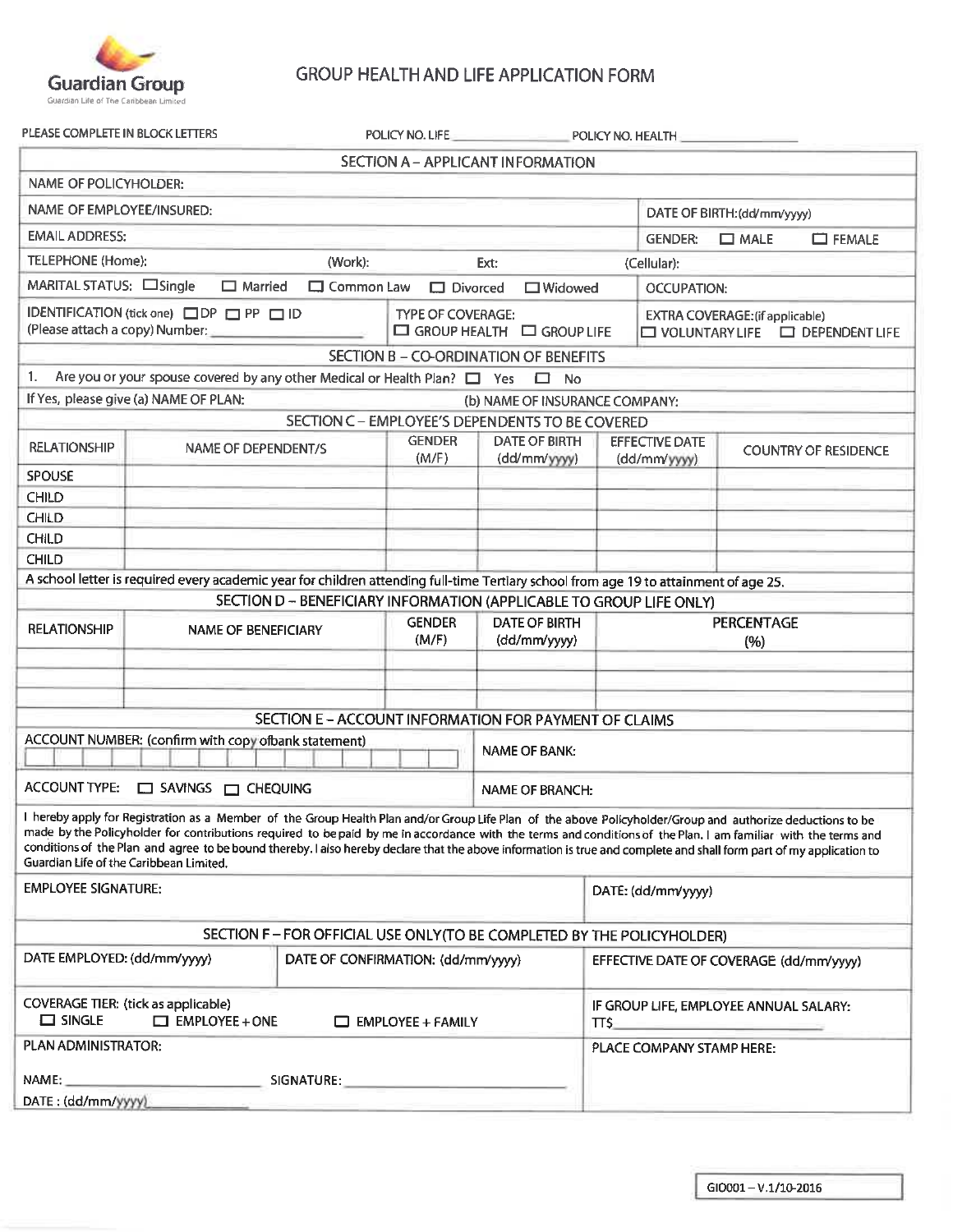

#### **GUARDIAN LIFE OF THE CARIBBEAN LIMITED GROUP HEALTH PLAN DECLARATION OF INSURABILITY**

Looking After Life since 1847 ÁМ of the Gu

|                                                                                                                                 |                  | PART A - GENERAL INFORMATION                                |            |                                      |                        |                                   |               |  |
|---------------------------------------------------------------------------------------------------------------------------------|------------------|-------------------------------------------------------------|------------|--------------------------------------|------------------------|-----------------------------------|---------------|--|
| POLICY HOLDER                                                                                                                   |                  |                                                             |            |                                      |                        |                                   |               |  |
| <b>Address</b>                                                                                                                  |                  |                                                             |            |                                      | Business Telephone No. |                                   |               |  |
| <b>INSURED:</b>                                                                                                                 |                  |                                                             |            |                                      | DATE EMPLOYED:         |                                   |               |  |
| <b>MARITAL STATUS</b>                                                                                                           | Single           |                                                             | Married    |                                      | Home Telephone No.     |                                   |               |  |
|                                                                                                                                 |                  | PART B - PERSONS TO BE COVERED                              |            |                                      |                        |                                   |               |  |
| Provide first name of insured and all family members to be covered plus last name of any member if different from the insured's |                  |                                                             |            |                                      |                        |                                   |               |  |
|                                                                                                                                 | <b>LAST NAME</b> | <b>FIRST NAME</b>                                           | <b>SEX</b> | <b>BIRTH DATE</b>                    | <b>AGE</b>             | <b>HEIGHT</b>                     | <b>WEIGHT</b> |  |
| Insured                                                                                                                         |                  |                                                             |            |                                      |                        |                                   |               |  |
| Spouse                                                                                                                          |                  |                                                             |            |                                      |                        |                                   |               |  |
| Dependant                                                                                                                       |                  |                                                             |            |                                      |                        |                                   |               |  |
| Dependant                                                                                                                       |                  |                                                             |            |                                      |                        |                                   |               |  |
| Dependant                                                                                                                       |                  |                                                             |            |                                      |                        |                                   |               |  |
| Dependant                                                                                                                       |                  |                                                             |            |                                      |                        |                                   |               |  |
| Dependant                                                                                                                       |                  |                                                             |            |                                      |                        |                                   |               |  |
| Dependant                                                                                                                       |                  |                                                             |            |                                      |                        |                                   |               |  |
| <b>NAME OF PERSONAL</b><br>PHYSICIANS                                                                                           |                  | <b>ADDRESS</b>                                              |            | <b>DATE LAST</b><br><b>CONSULTED</b> |                        | <b>REASON AND TREATMENT GIVEN</b> |               |  |
| ç                                                                                                                               |                  |                                                             |            |                                      |                        |                                   |               |  |
|                                                                                                                                 | ä,               | PART C - MEDICAL QUESTIONNAIRE FOR APPLICANT AND DEPENDANTS | X.         |                                      |                        |                                   |               |  |

SECTION A - CHECK EACH ITEM YES OR NO. (INSERT ONE TICK PER CHILD)

Have you or any person in this application ever been treated for or ever had any known indication of:

- (a) Disorder of eyes, ears, nose or throat?
- (b) Dizziness, fainting, convulsions, headache, speech defect, paralysis or stroke, mental or nervous disorder?
- (c) Shortness of breath, persistent hoarseness or cough, blood spitting, bronchitis, pleurisy, asthma, emphysema, tuberculosis or chronic respiratory disorder?
- (d) Chest pain, palpitation, high blood pressure, rheumatic fever, heart murmur, heart<br>attack or other disorder of the heart or blood vessels?
- (e) Jaundice, intestinal bleeding, ulcer, hernia, appendicitis, colitis, diverticulitis, hemorrhoids,<br>recurrent indigestion or other disorder of the stomach, intestine, liver or galibladder.
- (f) Sugar, albumin, blood or pus in unne, venereal disease, stone or other disorder of the kidney, bladder, prostate, or reproductive organs?
- (g) Diabetes, thyroid or other endocrine disorders?
- (h) Gout, neuritis, sciatica, rheumatism, arthritis, or disorder of the muscles or bones, including the spine, back or joints?
- (i) Deformity, lameness, amputation?
- (j) AIDS (Acquired Immune Deficiency Syndrome), ARC (Aids Related Complex) or any other immunological disorder?
- (k) Enlargement of lyrmph nodes, glands, chronic diarrhoea, unusual skin lesions, cyst, turnor, cancer or unexplained infections?
- (I) Allergies, anaemia, or other disorder of the blood?

(m) Females only:

Are you pregnant? If "YES", How far advanced? months

2005-09-EB012

|            | Yes No | Yes No        | Yes No |       | Yes No |  |
|------------|--------|---------------|--------|-------|--------|--|
| <b>EMP</b> |        | <b>SPOUSE</b> |        | CHILD | CHILD  |  |
|            |        |               |        |       |        |  |
|            |        |               |        |       |        |  |
|            |        |               |        |       |        |  |
|            |        |               |        |       |        |  |
|            |        |               |        |       |        |  |
|            |        |               |        |       |        |  |
|            |        |               |        |       |        |  |
|            |        |               |        |       |        |  |
|            |        |               |        |       |        |  |
|            |        |               |        |       |        |  |
|            |        |               |        |       |        |  |
|            |        |               |        |       |        |  |
|            |        |               |        |       |        |  |
|            |        |               |        |       |        |  |
|            |        |               |        |       |        |  |
|            |        |               |        |       |        |  |
|            |        |               |        |       |        |  |
|            |        |               |        |       |        |  |
|            |        |               |        |       |        |  |